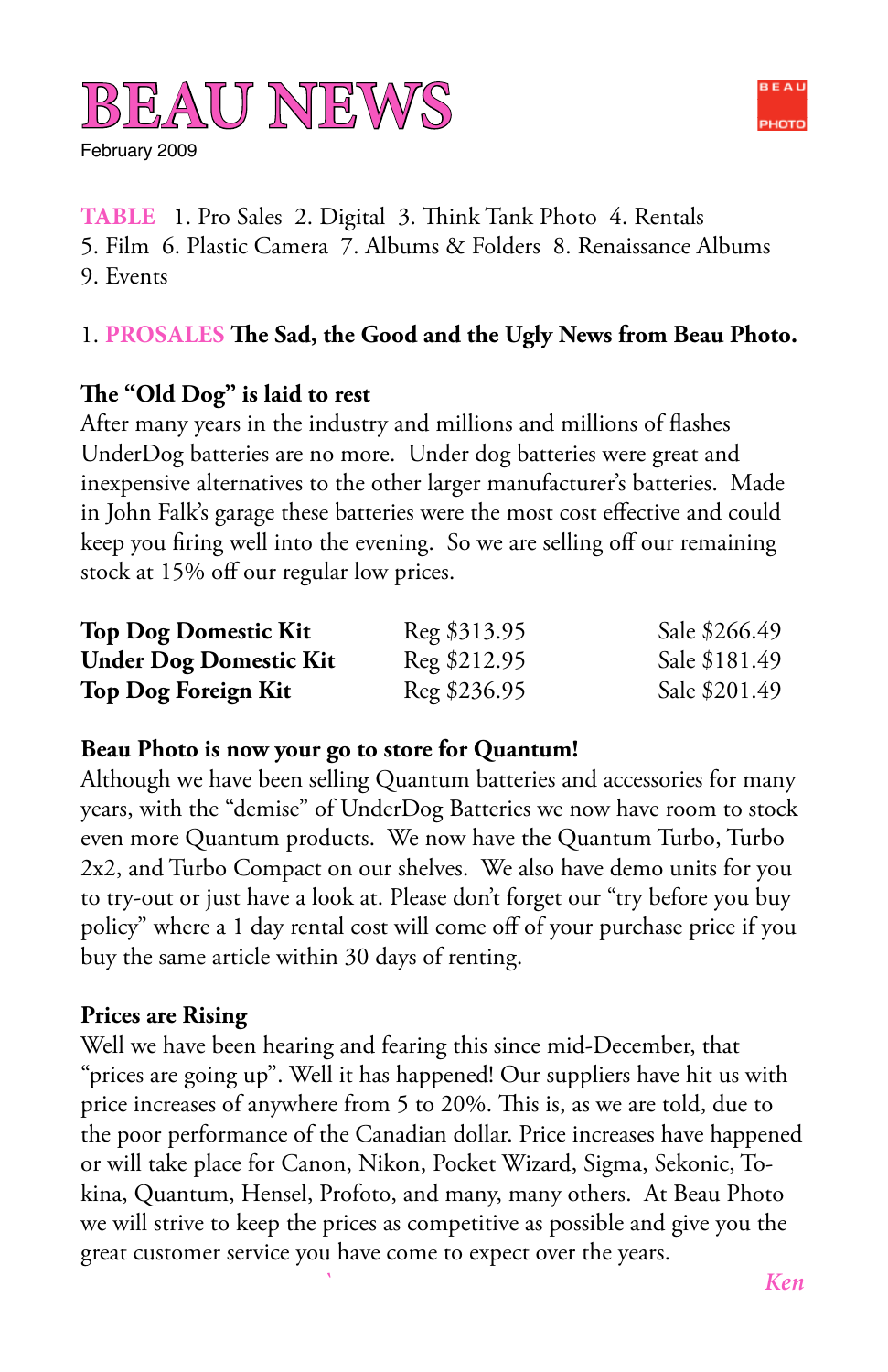# 2. **DIGITAL Monitor to Print Matching or.. How to avoid "dark prints"**  (the short version)

Recently, it has come to my attention that there may be a fair number of people out there, who are doing their own digital printing, and are running into issues with dark prints. What I mean, is that you might see an image on your monitor that looks great, but once it gets printed out, it looks much darker than you had expected. There is a lot of information compiled here: **http://blog.shutterbug.com/davidbrooks/** although you need to skim past some other unrelated blog entries to get to the relevant postings. I had an interesting email discussion with David Brooks on this issue recently, and ultimately one of the primary causes seems to be the transition from CRT monitors (big old "TV "picture-tube"" type displays) to the now ubiquitous flat-panel LCD monitors. There are a few different approaches one could take to tackling this problem, such as creating custom-tuned printer profiles, but I will concentrate on monitor calibration here.

# *This article is, once again, a condensed version. For the full text of this article, with lots of important information and tips, see our website at:* **http://www. beauphoto.com/digital/news/matching.html**

There seems to be an almost irrational drive for display manufacturers to constantly upgrade the brightness and contrast specifications of their displays, and while these improvements look good on paper and might be an advantage if, for example, you are using your monitor to watch movies, these advances certainly do not help if you are using your display to work in an imaging program like Photoshop or Lightroom and are adjusting your photos based on what you see on your screen. Compared to a modern LCD display, an old CRT model will look positively dim and have very flat contrast. Much worse... or is it? Actually no, not for print proofing... In fact, a properly calibrated LCD display will also look relatively dark and flat with a rather warm colour balance, even dramatically so compared to the way most displays are set up from the factory. If you have been using a display in an uncalibrated state, your initial reaction upon performing your first monitor calibration will likely be ""Yuck! That looks awful... what did I do wrong?"" However, do some careful monitor-to-print comparisons and you will likely change your tune and start seeing the benefits.

So, if you do not have a monitor calibrator (and your display did not come with one, like some of the higher end NEC or LaCie models - which we also sell at Beau), then the first thing to do is go out and buy one! Monitor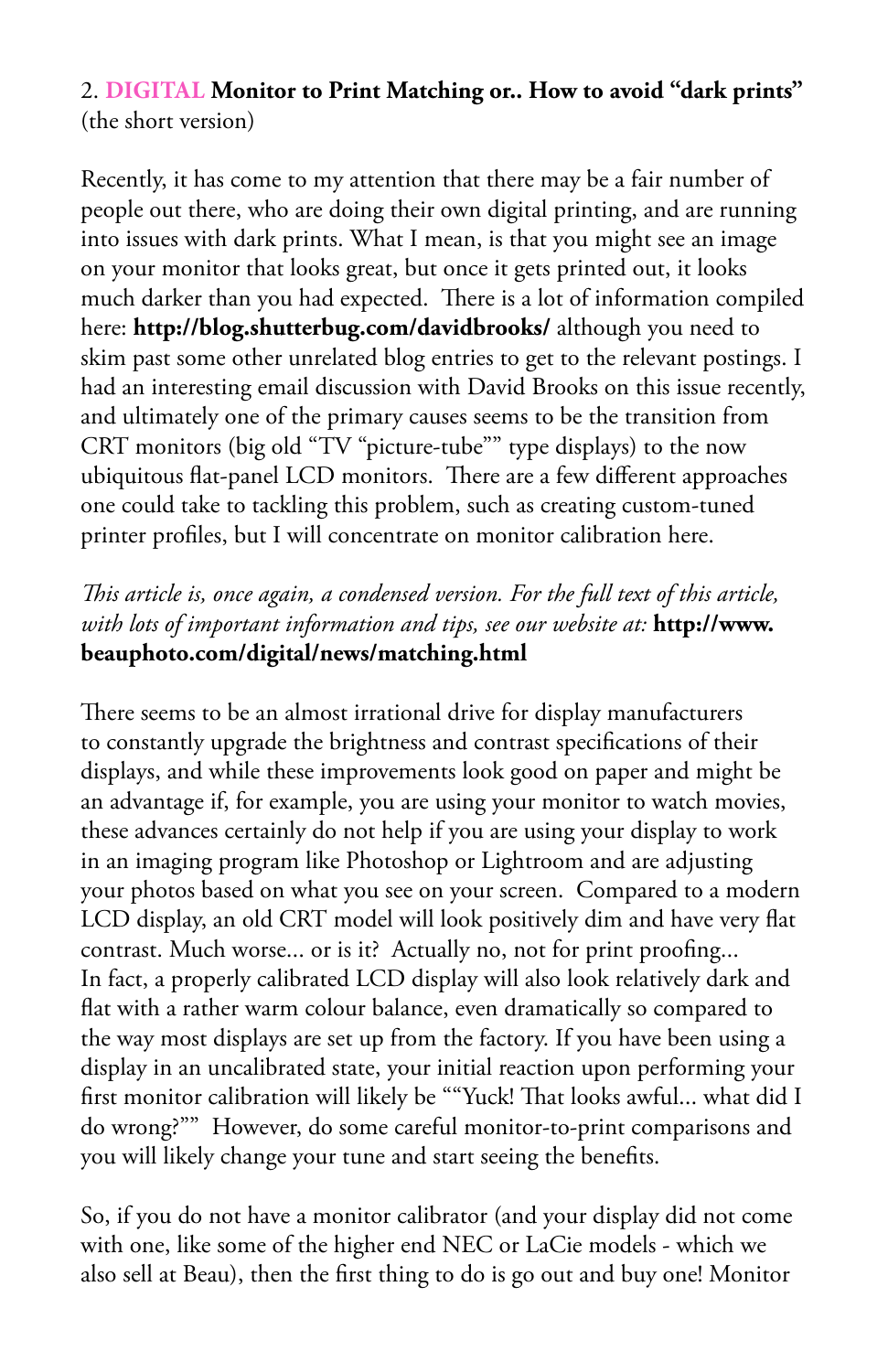calibration is the first and most important step to ensure you are getting a good match between display and print. Here at Beau Photo, we stock the **DataColor (ColorVision) Spyder3** series as well as the **Xrite (Gretag-**Macbeth) Eye One series. There are subtle differences in these and certain models might be suited better to certain types of display hardware, but I can work through all of that with you, when you buy one from us. This article is not about any calibrator specifically, so onward.

In a nutshell, here are my recommended calibration settings: gamma 2.2, a white point of 5000K and, if at all possible, a luminance value of between 80 and 120 Cd/m^2. Why? Read on...

As far as display gamma, in short, 2.2 is today's standard. Most common Photoshop working spaces are gamma 2.2 (AdobeRGB, sRGB etc) and displays behave the best when calibrated to 2.2. For more details on this and on the "historical" use of gamma 1.8, please see the web article. Next is white point, how warm (yellowish) or cool (blueish) the monitor appears when displaying neutral tones. It seems that most people recommend using 6500K and this is also a preset in even the least expensive calibrators - in fact with some introductory level models, it is the only preset (which is why I don't recommend those). I personally feel that a monitor calibrated to 6500 looks too cool, often has a little too much apparent contrast and also has slightly elevated brightness of mid-tones. A display calibrated to 5000K just seems to match prints better to my "eye" and to me, the proof is when I look at a print, look at my display and say "Yup... that's damn close!"", and generally 5000K does that for me. Again, more details on the rationale behind this is in the full web article, as well as alternative white point recommendations in certain cases.

For luminance values (how bright the monitor appears), I would recommend between 80 and 120  $Cd/m^2$  – if possible. I say if "possible" because in some cases it is actually not possible to dial the monitor down far enough to get into this range! For example, the new 24" Apple iMac, with the glossy screen, has a minimum luminance setting of around 220! That is very nearly three times as bright as what I would personally want to use for image editing! You will generally need one of the higher-end calibrators to measure (and read out) your display luminance or to set a target luminance value, however most higher end units are actually under \$350 these days. The whole luminance discussion is complex, so see the full article for more details, however let me put it this way: if you are working under controlled lighting and in a suitably dim work environment for critical image editing,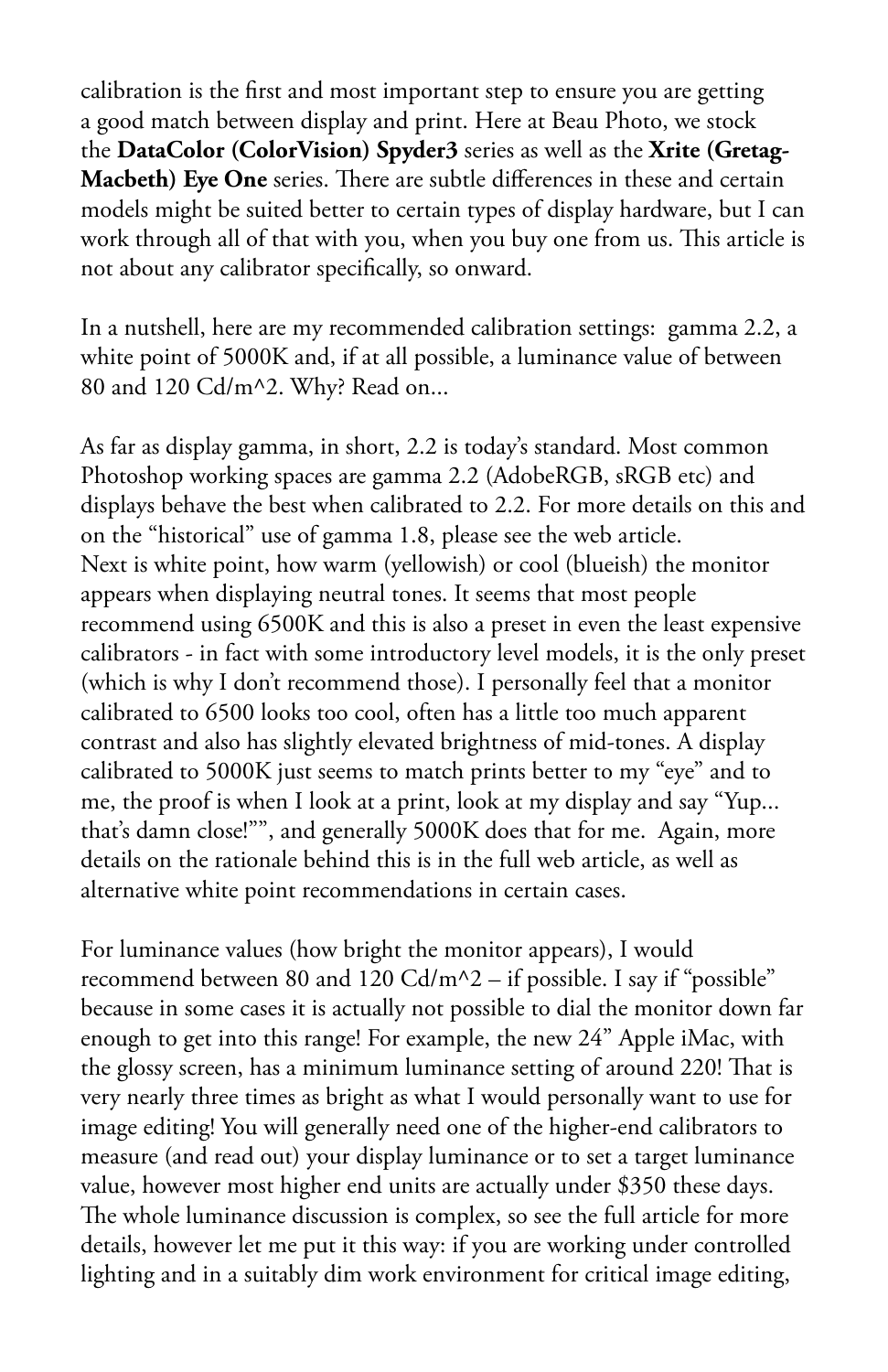then I would recommend a display luminance of around 80-90. With the majority of "off the shelf" printer/paper ICC profiles, this should give you a close match without any of those "prints too dark" surprises. If you are working in a brighter office type environment, then a setting of 100-120 would likely be more suitable. If you have a display that cannot be dialed down far enough, you should seriously consider getting a different monitor that can, or in the case of the way-too-bright iMac, you could add an external display. If a new display is absolutely not an option (budget, space considerations etc.), then a program called ColorEyes Display Pro (http:// www.integrated-color.com) has the ability to work with a wide variety of calibration pucks and then, either through direct control of the hardware interface that is available on some computers and displays, or through "tricking" the computer's video-card LUT into displaying a bright grey at maximum rather than a pure white, you can effectively tame a too-bright display.

With all the urging to check out the full article on our website, you can guess by now that I have expanded on all this information considerably, so I definitely encourage anyone who's interested in this topic to do so, at the link provided earlier.

And that brings me to my final point, actually it is a query: we have somewhat limited space on our printed newsletter, which seems to frequently necessitate creating both long and short versions of the articles I write. I would appreciate some feedback on whether or not you find this an acceptable compromise, or if you would rather see the entire long versions in ""print""? Or, for that matter, do you find the articles too long and/or too detailed, and would you prefer I try to summarize things in a more concise fashion? Send an email to digital@beauphoto.com and give me some feedback please, good or bad!

**Mike**

## 3. **THINK TANK Introducing: Shape Shifter!**



Think Tank has just introduced an amazing new bag that transforms itself from a slim, compact laptop carrier to a fully featured camera gear bag! This way-cool, Cybertron influenced bag will easily carry two pro level DSLR's and 3 lenses in 5 padded Neoprene pouches and compress down to a svelte, supermodel-like 3 inches while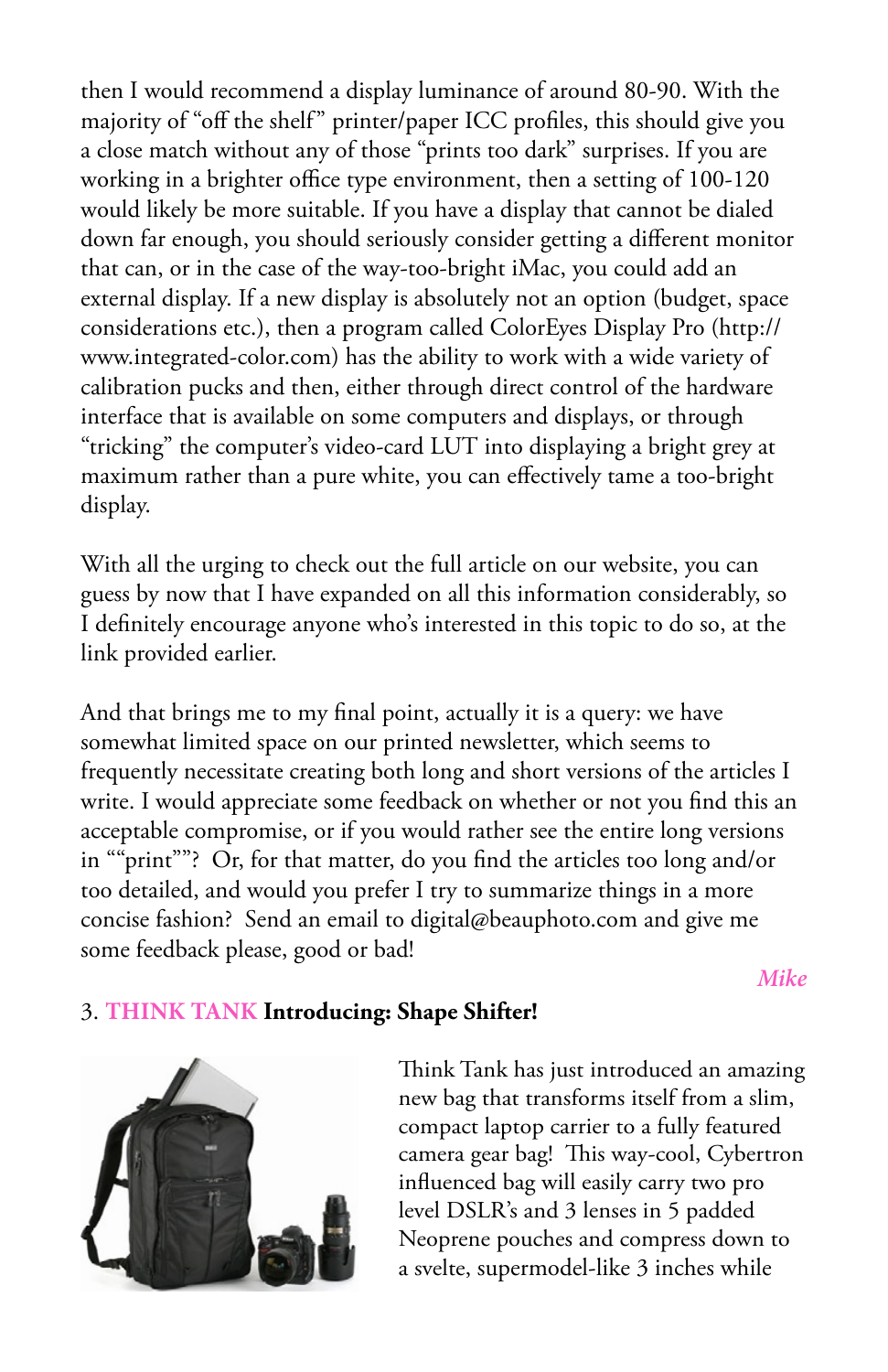you shoot with all your gear out. The Shape Shifter also has Think Tank's trademark abundance of pockets and pockets within pockets for your accessories. Supplies are limited. Hurry!

### **The Shape Shifter** \$248.95

### 4. **RENTALS !e giant in rentals...**

It's the new Profoto reflector that really is a giant. An octabank with a difference, **the new Profoto Giant** has a true parabolic shape which gives a very even light all the way across its 6' width. From Profoto - "The combination of soft shadows and distinct highlights have made the Profoto extra-large reflectors very popular with leading fashion photographers." It does have very nice quality light, crisp yet even, and quite different than our Elinchrome bank. Try it on your next fashion or group shot. It is a little heavy and large so a good roller stand is a must with this light, a sandbag or two wouldn't hurt either.



Watch for our new **2009 Rental Guide** to come out soon, it will have a completely up to date list of cameras and lenses (at least until someone comes out with a new body or great new lens!) and have a look at all the additions to our lighting. Most of the prices have stayed the same, unfortunately a few things have gone up to keep up with rising costs from our suppliers, and a few things are cheaper as they are upgraded to new models. Also have a look at the website as a .pdf file of the new rental guide will be posted there.

5. FILM There is good news for those who use the **Polaroid 600 & SX-70** instant film. Working under the title "The Impossible Project", Austrian artist Florian Kaps, inconjunction with Ilford will produce the film at the Polaroid factory in Enschede, Amsterdam. Kaps plans to produce both

**Jason**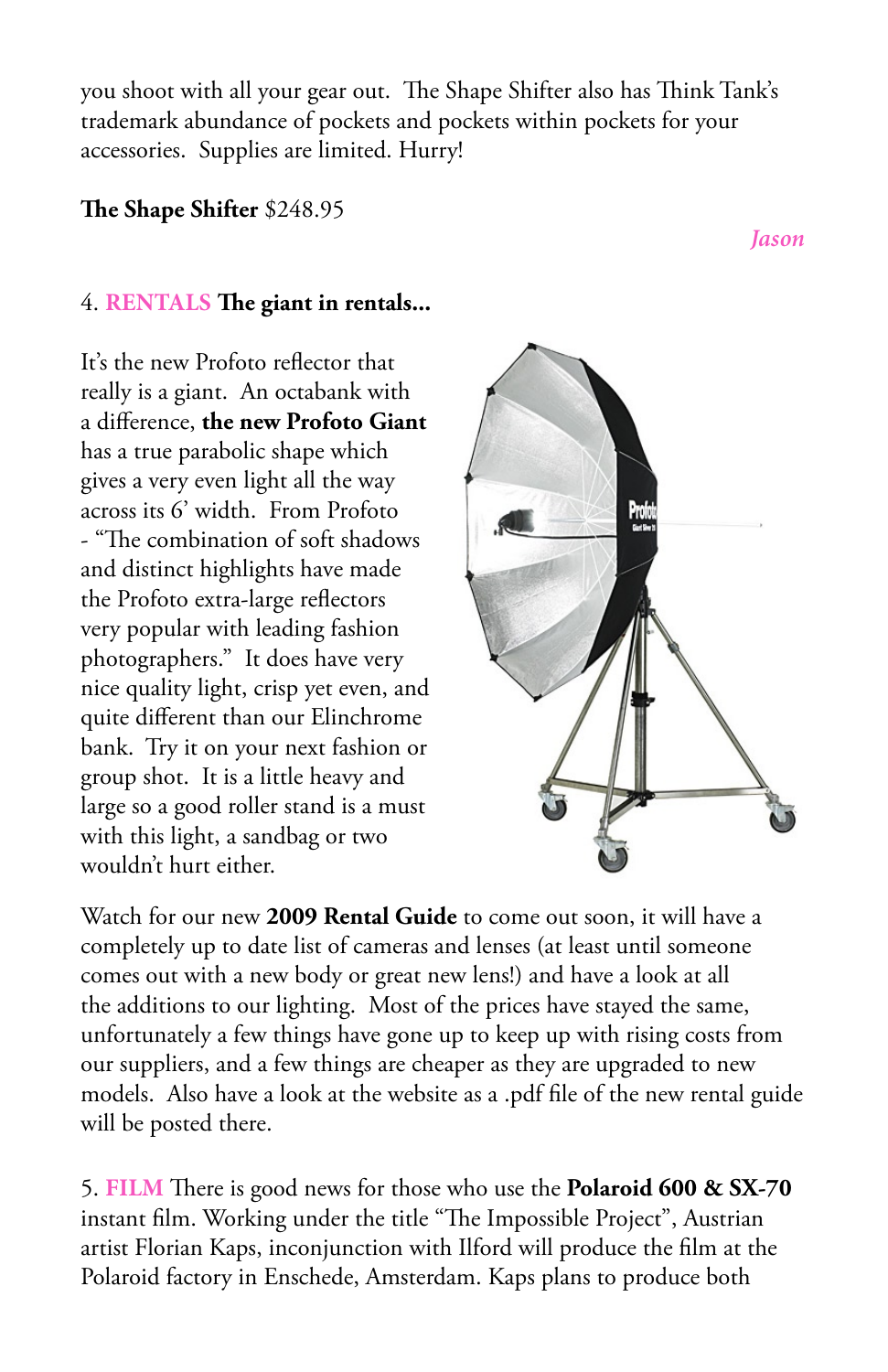the black and white and color film for the Impossible label. The projected launch date for the film will be December, when the last stock of Polaroid film is predicted to run out.

With the new continued development, Polaroid users shall look forward to endless possibilties ahead. Check **www.the-impossible-project.com/beta/** for more information on the project.

## 6. **PLASTIC CAMERA**

**The Blackbird Twin Reflex** is the camera to watch out for at Beau Photo this month. Designed in Japan, the Blackbird is a 35mm plastic camera with twin lenses - one for viewing, and the other for exposure. There are two exposure settings, F7 & F11, and a shutter speed of 1/125, allowing the photographer little control, and a lot of





experimentation. Like the Rolleiflex, the view finder is at the top of the camera, making it easy for one to view by looking down (there is also a sports finder on top for quicker compositions). The camera comes with a 24x35mm and a 24x24mm film mask for square images. It is also possible to shoot without a mask, and fill up the entire film area. For low lighting the camera has hot shoe and a B-mode setting for long exposures. *The Blackbird is available in various colors at* \$186.50

### **Dennis**

7. **ALBUMS & FOLDERS** Well, the festive decorations have all been put away and we're looking towards a whole new year of Portraits, Weddings and Graduations. Happy Valentine's Day!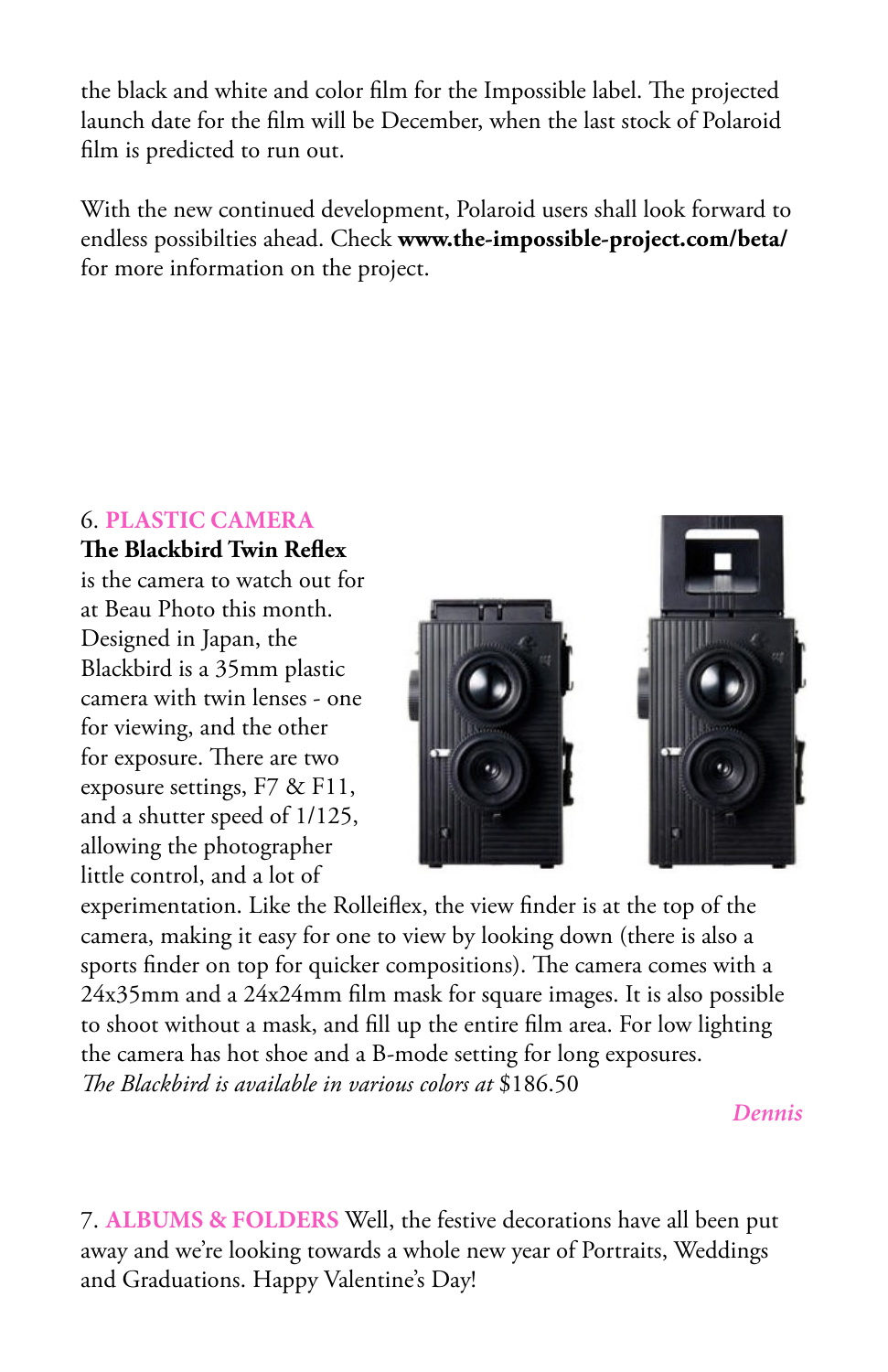Congratulate yourselves: Due to the popularity of one of our former 'Special Order Only' items, we've been able to add it to regular stock. The Black (only, for now) **Topflight CD Holder** (one CD and one 2x2 Photo) has been added to our Stocked list, starting at \$9.88 each. Volume pricing is available. Our first shipment is en route and will be available shortly. The other colours will remain as special order items for now (but that could change..!).

It appears that the Canadian-made **'DF'** build-a-book system is now going to be readily available again. We'll be special ordering only, until we can determine if this line will regain its popularity and market share. If you need any further information about these albums, please let me know. Please remember that the lead time on Special Order items is generally 3 to 4 weeks, to avoid personal or professional disappointment.

**BarbBarb** 

8. RENAISSANCE ALBUMS Ahh, February. The month of Love! Or so Hallmark would say. But hey, wedding albums are a part of that business of love, so, here at Beau Photo, we say "bring it on!"

To wedding photographers, however, February can represent more than just a potential pay cheque. It is a big fat red signal that wedding season is looming and it is time to prep. For those of you who have experience with creating albums, this may just mean updating your Renaissance catalog and pricing which have both gone through some changes for 2009. You can come by the store or email me albums@beauphoto.com and I'll get the information you need sent to you ASAP.

And those of you who haven't designed an album before? Now is definitely the time to find out what we have to offer. We have samples, we have catalogs, we have pricing and software! Also it has slowed down (a bit) for me too, so I have more time to give personal attention to my album spiel and Soho software demo's. However, please try to come in Tuesdays to Thursdays (to avoid weekend rental mayhem), and call ahead if you can.

To album veterans and novices alike, I wish you all a month – and for that matter, a life – full of love! ....Even if occasionally it is just coming from our cats. (If you don't understand the reference in that last comment please type "Crazy Cat Lady" into the search field of YouTube) XoXo